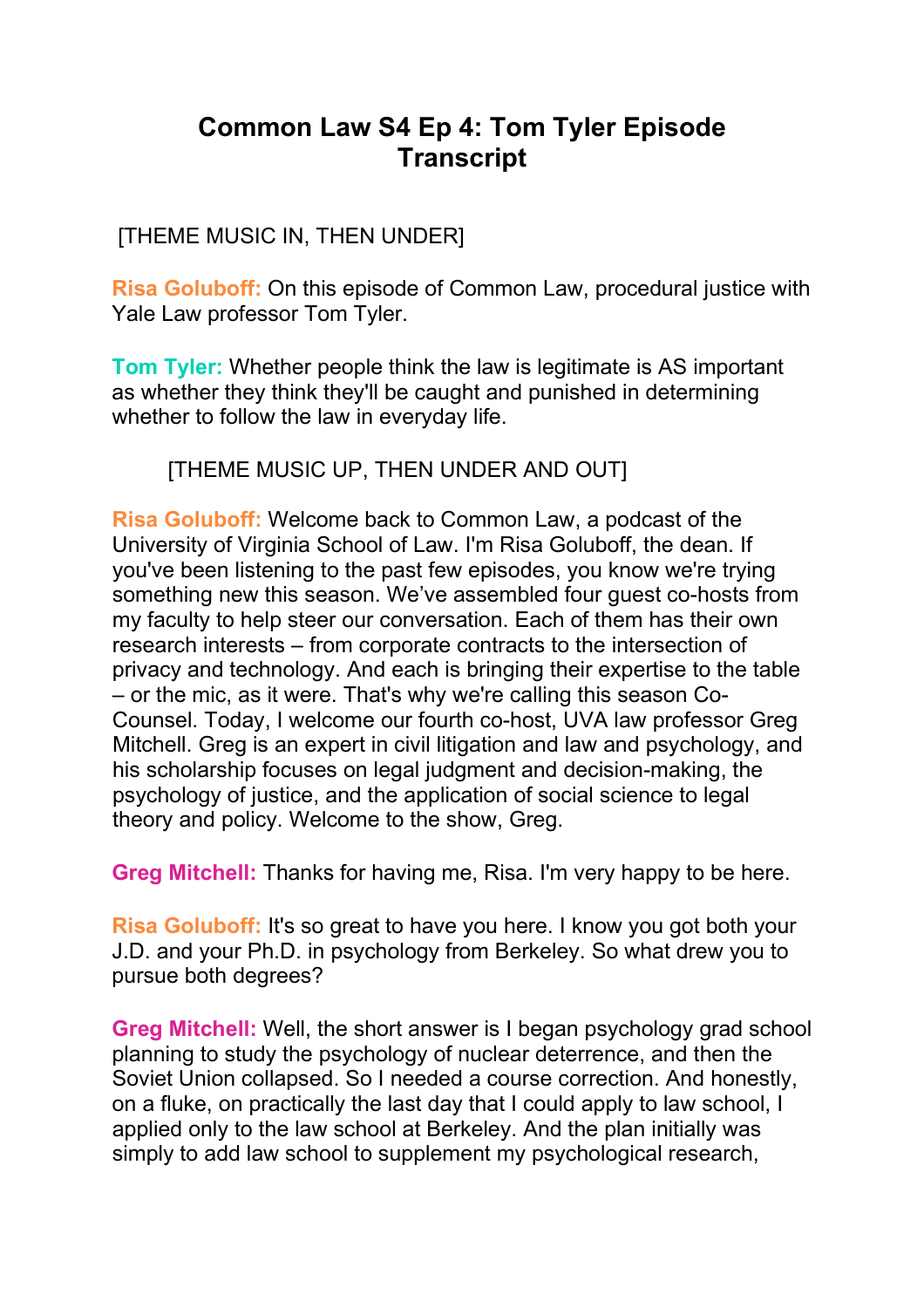which was turning towards the psychology of law and justice. Then I got into law school and loved the law.

**Risa Goluboff:** You are such a beloved teacher here at UVA, and you're a major figure in the field. So I am really glad that you agreed to be my co-counsel for these sessions.

**Greg Mitchell:** Well, thanks. I'm excited to be here to get to talk to Tom Tyler. Tom joined Berkeley in 1990, right after I had joined the program at grad school. Tom turned out to be one of the nicest people in the world, which was great since he was on my dissertation committee, and it's very good to have nice people on your dissertation committee, as you know, Risa.

### **Risa Goluboff:** Absolutely.

**Greg Mitchell:** Tom is now a professor of law and psychology at the Yale Law School and a founding director of the Justice Collaboratory at Yale. The Justice Collaboratory aims to use science to help reform the criminal justice system. Tom's recent work has been exploring how procedural justice theory can be used to build trust between police departments and the communities that they serve.

**Risa Goluboff:** Well, I am very excited to meet him after that introduction. We will be right back with Yale law professor Tom Tyler.

# [THEME MUSIC UP, THEN UNDER AND OUT]

**Greg Mitchell:** Tom, thank you for joining us to talk about your work, we're delighted to have you.

**Tom Tyler:** Well, let me just start out by saying that it is really an honor to be at the University of Virginia to do this because, in truth, the core ideas of procedural justice come out of a really exciting collaboration between John Thibaut, who was a psychologist at North Carolina, and Laurens Walker, who was a law professor at Virginia.

**Risa Goluboff:** Yes, that's right.

**Tom Tyler:** Greg and I are psychologists – and this illustrates how productive cooperation between psychologists and law professors can be.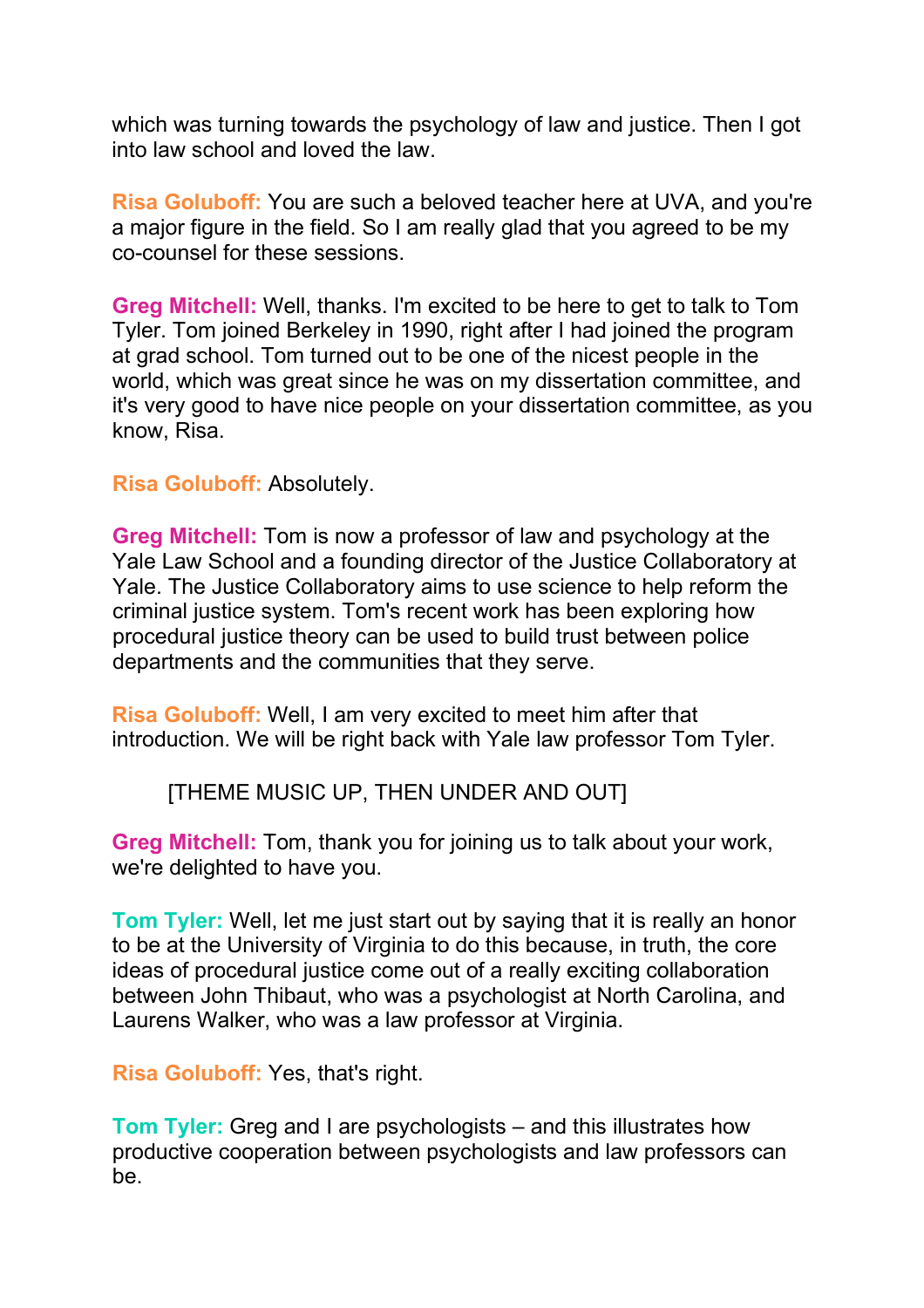# [Laughing]

**Greg Mitchell:** Tom, could you give us a summary of your theory of procedural justice and, you know, what are its components and why do you think it matters?

**Tom Tyler:** The key question to me is: Why would people accept decisions made by legal authorities? It turns out that it's very important to them to feel that the conflict — the dispute — was resolved through a fair procedure, that the police officer or judge who sentenced them or decided about their case followed fair procedures. So through our research, we've come to realize that if you want people to accept legal authority, you need to focus on creating procedures that they will experience as being fair. And again, just to note that this is the central insight of John Thibaut and Laurens Walker, which I have basically picked up on and tried to push everywhere I can.

**Greg Mitchell:** Their view was that the best system is one that gives the maximum process control to the litigants while giving decision control to a third party. And I think that they thought that that would lead to distributive justice and satisfaction with the outcomes.

**Tom Tyler:** Well, it's interesting, Greg, that you quite correctly lay out their theory because I think if they were here with us today, they might not recognize the field of procedural justice that they've created because the conception of fair process has expanded and changed so much in the almost 50 years since they wrote their book. And in particular, the whole idea of relational concerns: treatment with respect, treatment with dignity, trusting the intentions, thinking that the authority is benevolent and sincere, that they're trying to do the right thing. Those are NOT elements that the original work recognized or thought were important. So, you know, as a psychologist, I just would emphasize that this is not a normative model that I'm putting down on people. I'm actually just telling you what interviews with people show that these are the things that affect what they do.

**Greg Mitchell:** Yeah. What do you consider a fair procedure in your theory?

**Tom Tyler:** So in the book that I think I'm the best known for "Why People Obey the Law," the core argument is that whether people think the law is legitimate is AS important as whether they think they'll be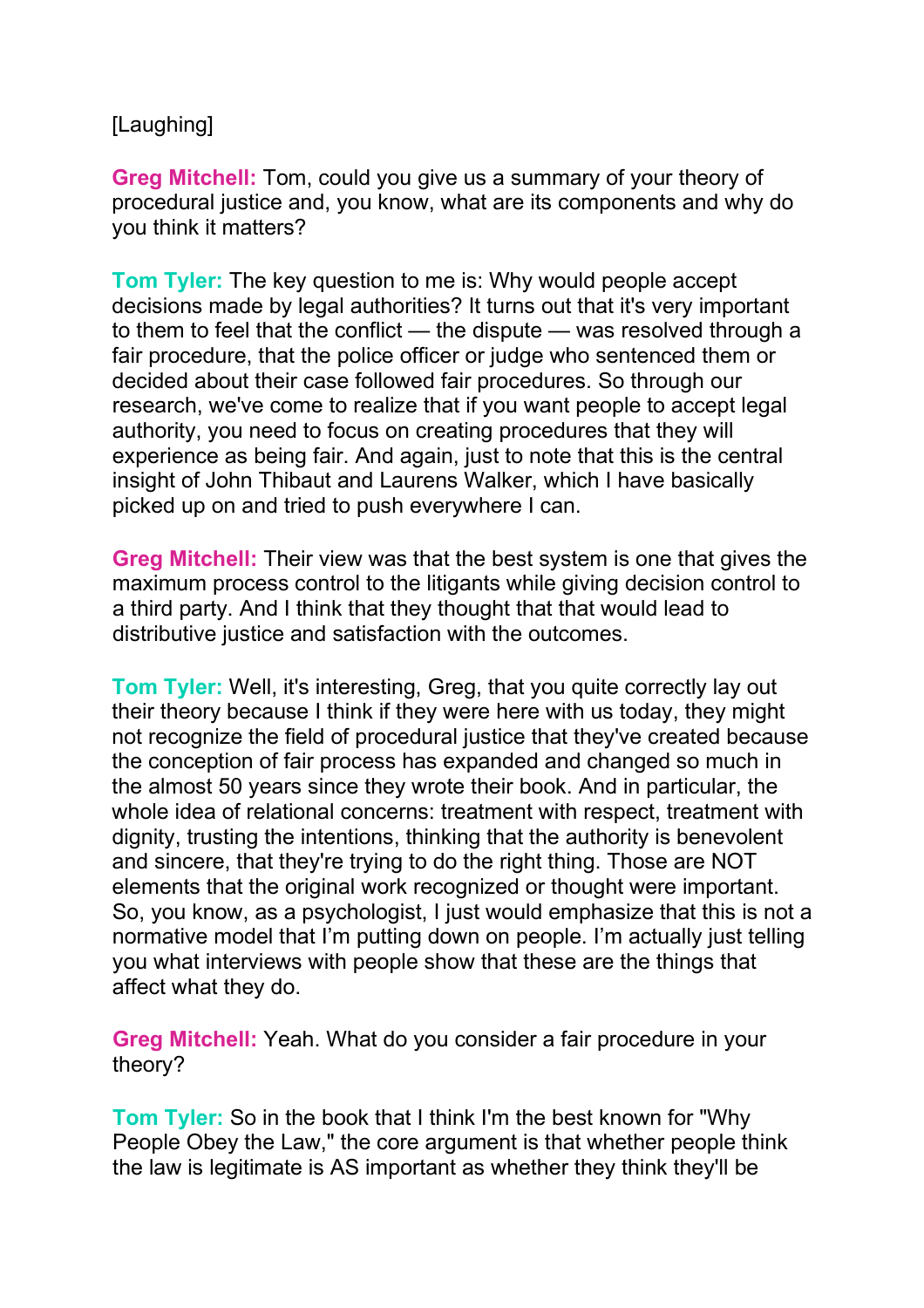caught and punished in determining whether to follow the law in everyday life. And so that is the core argument. Then the second argument is that we really want more than compliance. We want acceptance. People will follow the rules if there's a police officer standing there in front of them, but when the officer leaves, we want them to continue to follow the rules and that really comes more from legitimacy.

**Risa Goluboff:** The big thing we want is acceptance rather than compliance. That's the more important one.

**Tom Tyler:** Yes. And you know, the thing that I would say more thoughtfully now than when I wrote that book a long time ago is: If you think about a sanction framework, the problem is that it's really about suppression. For example, if we're willing to continue to spend an enormous amount of money on a police force to surveil people, then we have an ongoing system of authority that produces compliance. But if we would try to shift over to a system based upon acceptance through legitimacy, we could imagine that over time, the need for that police force would lessen and we could spend the money on something else. And so I think a big benefit of a legitimacy-based approach is that we don't have to spend as much money trying to surveil and sanction people.

**Greg Mitchell:** I was once on a panel with Harold Spaeth who Tom will know is a leading political science scholar on the Supreme Court and what shapes Supreme Court decisions, and also what shapes acceptance of Supreme Court decisions. And I was pushing the procedural justice and legitimacy argument and Harold was having NONE of it. So you see pushback to notions of legitimacy from people who are proponents of an economic analysis of the law, and think that consequences are what matters and particularly, what does this do for me or for my groups. So the whole idea that procedures and the rule of law matters that much is, it's a hard sell in some areas of the academy, I think.

**Tom Tyler:** Well, absolutely. The reason I was drawn into this work in the first place was that judges were issuing orders and people were not following them. And I think that makes a nice distinction between a normative and an empirical analysis.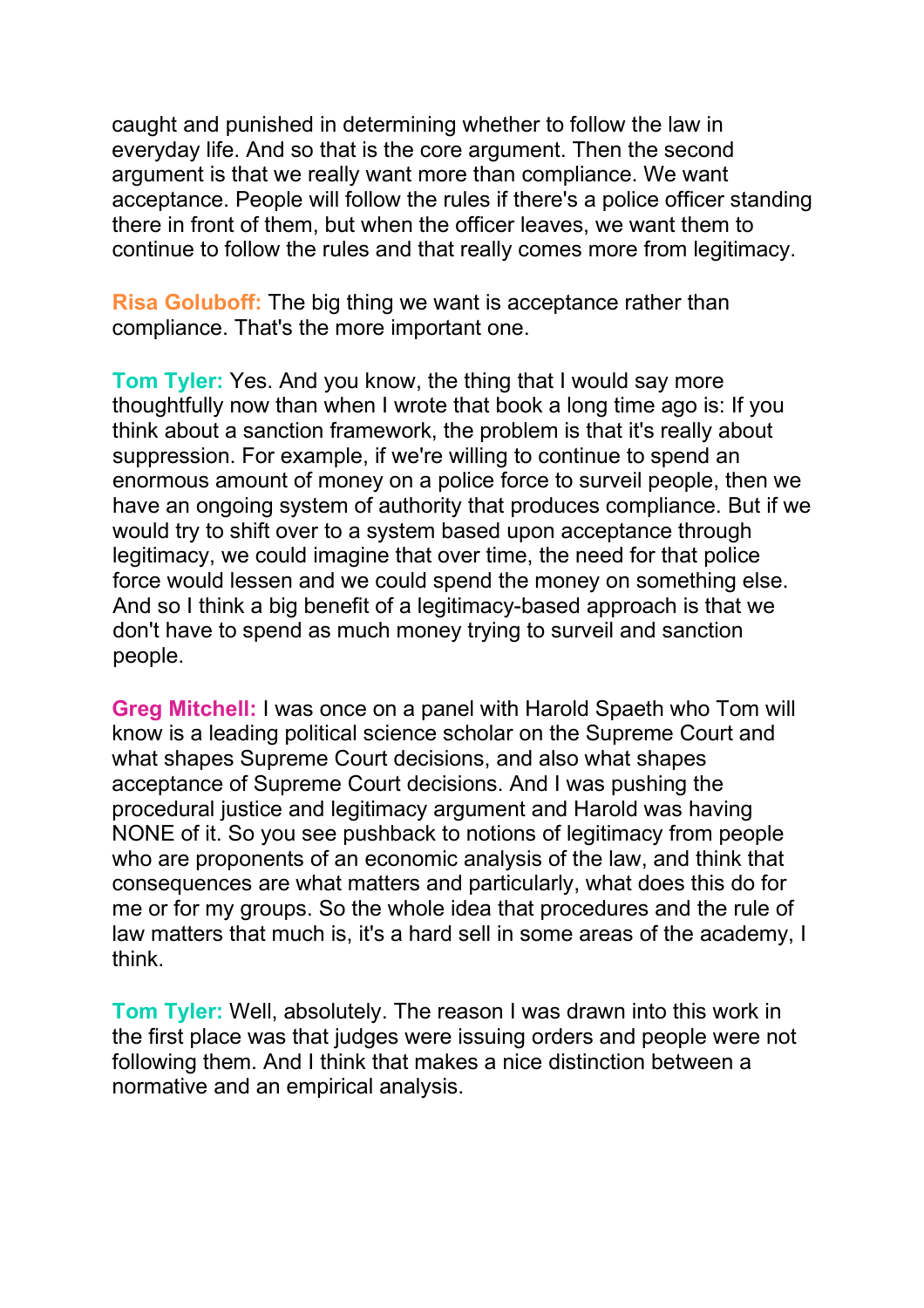**Greg Mitchell:** Right. And I think you're alluding to not only the court orders, but also some of your early work was looking at acceptance of the police …

**Tom Tyler:** Yes.

**Greg Mitchell:**… and looking at the role of perceptions of procedural fairness within the African-American community and how that affected their willingness to comply with, or to cooperate with the police and obey the laws that were on the books at the time. I mean, isn't that true that you've been on this topic for a long time?

**Tom Tyler:** Absolutely. I remember reading Thibaut and Walker's book "Procedural Justice" when I was in graduate school and being very effected by it, because I thought it answered a question that I had been confused about, which is how you could get people to accept the decisions of authorities. So ever since then, really ever since I read that book, I have been pushing this point of view.

**Greg Mitchell:** And so you've continued that work and I think you've recently even been doing some work on how you might incorporate notions of procedural justice into the training of police. Is that correct?

**Tom Tyler:** Yes. So one of the things I'm very excited about is that working with the Chicago police, we developed a training program on procedural justice, like three 8-hour days for police officers. We were able to train a large number of police officers in Chicago. And we were able to show that the training reduced the use of force out in the community.

**Risa Goluboff:** Can you say a little bit more about the substance of the training? I take it, you know, that the training includes the police operating in ways that promote procedural justice and therefore increase legitimacy and trust. How do you do that? What is the nature of the training?

**Tom Tyler:** It was very challenging for me, as an academic who does research, to go from theories of procedural justice, to here's all these police officers, what are you going to say to them? And I think this is a problem that we have all faced as we've tried to take our ideas out into the field. If you want to train people, you have to have, like, something to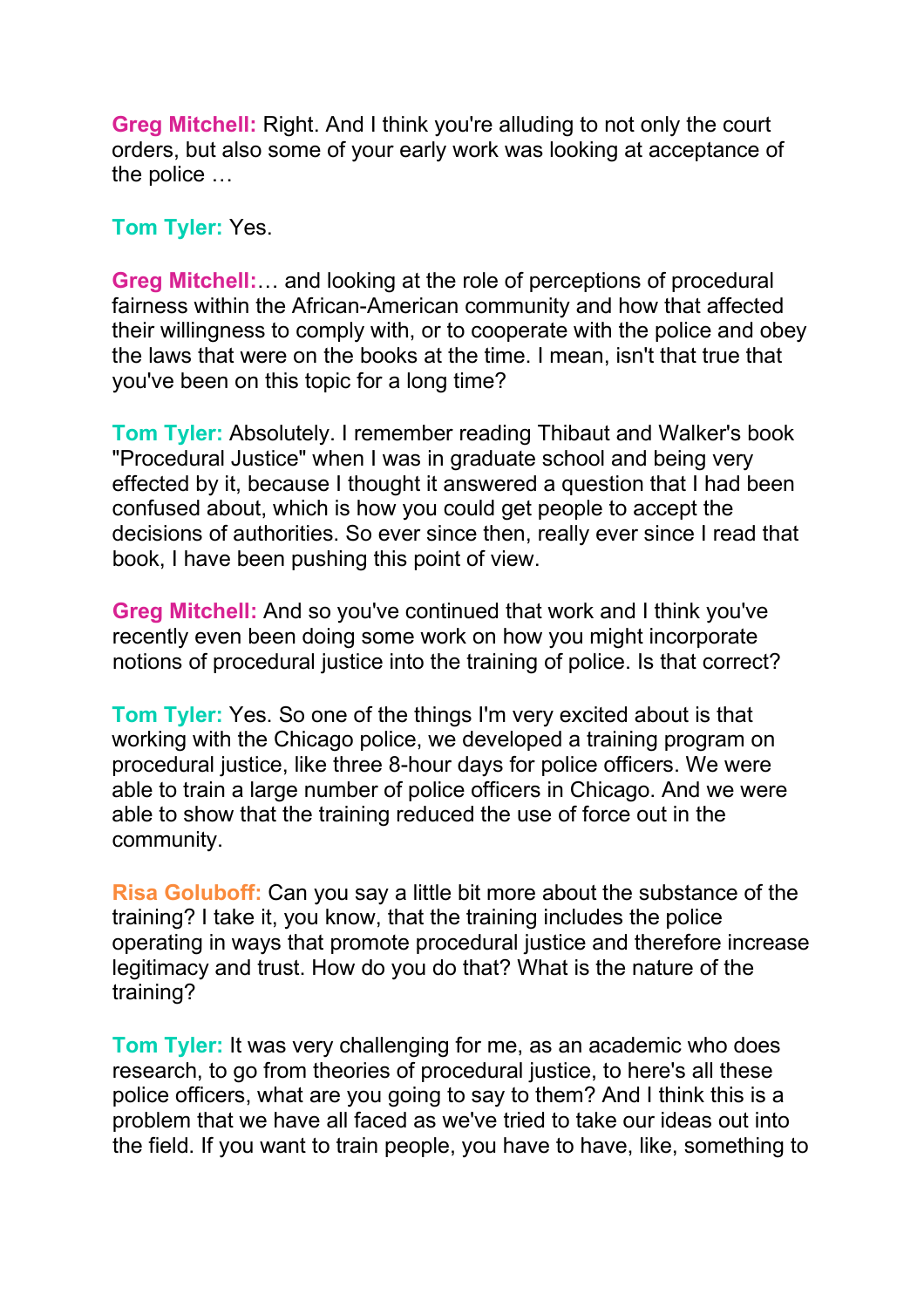say to them that they're going to be able to understand, and that they would actually believe and buy into.

**Risa Goluboff:** That they could then operationalize, right?

**Tom Tyler:** That's a really good point because the typical thing that they ask is well, like, what do you want me to do? So when I get out of my police car, what are you telling me I should do? Don't give me theory. So what we did that worked really well is we worked with the trainers at the Chicago training academy, who train the officers all the time, and they converted these abstract ideas into a training program that had a number of features, one of which was hands-on exercises, lots of short videos of police-citizen interactions. But I think two things that were really helpful, one is that they tried to get the officers to think about what upset them about the community, and then to think about what upset the community about them. And to realize that both groups were really talking about lack of respect. I'm not listened to, not treated respectfully, I don't trust the motives of my superiors or the police. So, establishing a common ground.

# **Risa Goluboff:** Sure.

**Tom Tyler:** One of the things that was a really good metaphor that developed is the idea of a community trust bank. So the officers could relate to the idea: In this last interaction, did you contribute to the community trust bank or did you make a withdrawal from the trust bank? And I'm very proud of the fact that we insisted on an evaluation so I can confidently say to police chiefs, we have evidence that this training will work.

**Risa Goluboff:** While you were doing this work with the Chicago police, did you learn anything that surprised you?

**Tom Tyler:** One thing that I didn't anticipate, that's proven to be very important: when we interviewed the officers after the training, the predominant thing that they said to us is this is all great, but none of these things that you're telling me I should do when I go out into the community ever occur in my police department. I'm not treated fairly by my sergeants or by my chief or by my superiors. So there's a whole separate literature that has developed about the procedural justice WITHIN police departments. And that literature has been also very powerful because it's shown that if you make the police department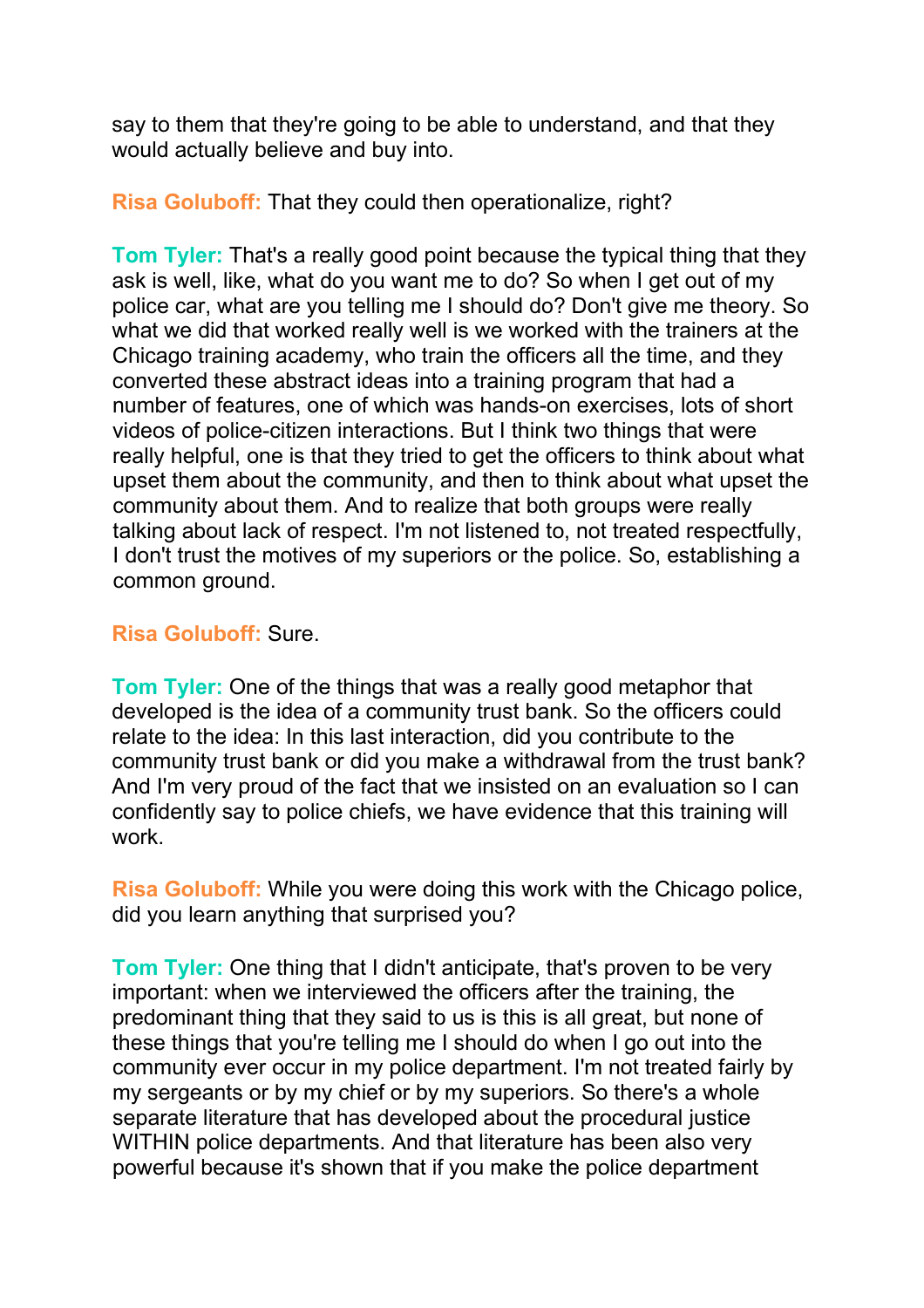more procedurally just for the officers, that they change their behavior out in the community, and that's separate from training. So if people experience procedural justice, they come to realize it's a better way to approach people and they just do it.

**Risa Goluboff:** You mention in one of your articles that when the police perceive that members of a community think that they're racist, that there are often more violent episodes and incidents, and I'm curious what the mechanism is there that leads to that.

**Tom Tyler:** Think about it if you are a police officer and you step out of your car into some situation where you think you need to manage that situation. One way you could manage that situation is you could engage in respectful discussion with the person. You could listen to them. You could explain yourself. If you are afraid that the person doesn't trust you and they won't be amenable to such a thing, or they might even see it as weakness, then what's your go-to response? Force. I'm going to control this person, control this situation, I'm going to dominate through the threat or use of force. I've got a gun, I've got a taser, I've got a club. And so, I think you should see it as a response to feeling like you have no other mechanisms through which to actually exercise your authority. And that's why I think it's really important for us to try to work on trust in the community, so that officers are more imagining and hopefully correctly thinking that when they step into a community, there IS room for them to de-escalate, to listen, you know, to calm things down. That it's not a threat to their safety or their ability to get something done in a situation to approach it from a lower key.

**Greg Mitchell:** I know Chris Winship, a sociologist at Harvard, and some other scholars are looking at the role of different approaches to the use of force in incidents of unnecessary police violence.

#### **Tom Tyler:** Exactly.

**Greg Mitchell:** Some of the work is suggesting that police departments who focus on de-escalation strategies, trying to train their officers that your role here is to de-escalate, versus departments that are training their officers that your role is to come in and create order, take control of the situation. That latter approach, the order control, tends to be much more associated with acts of violence, because of course it's much more like a military model, right? We're coming in and if you don't obey my instructions, that gives me reason to use force against you.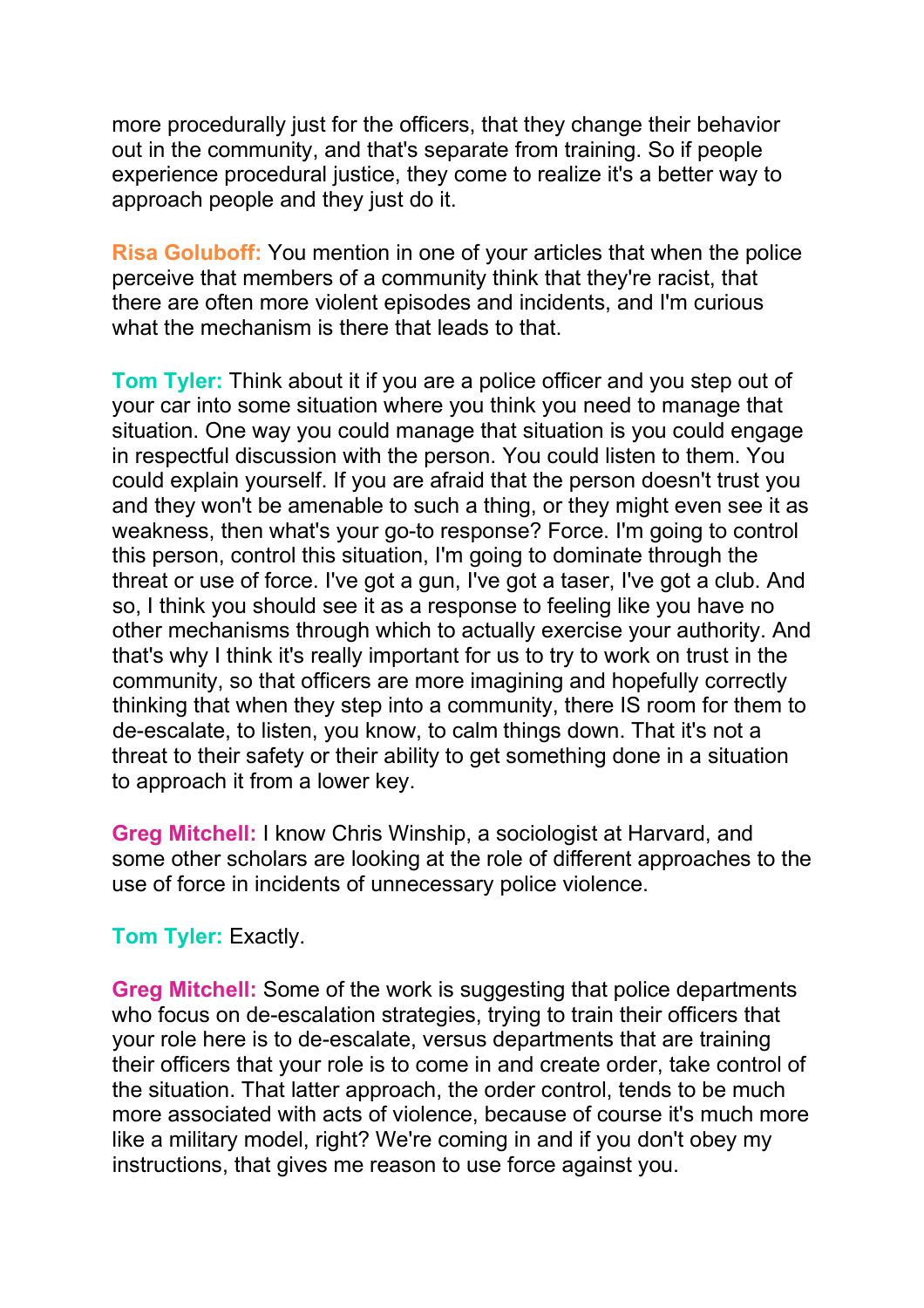**Tom Tyler:** I completely agree with what you said. You know, we have been pushing like a whole set of ideas and I'm not myself so proprietary that I think you have to call everything "procedural justice." I think there's de-escalation training, there's conflict management, there's a lot of different approaches, all of which have the common feature that you described: that you try to encourage officers to lower the level of tension. Like, my job is to manage this conflict, not enforce rules. So yes, I think that's absolutely true.

# **Greg Mitchell:** Right.

**Tom Tyler:** You know, I'm a psychologist, you're a psychologist, so of course we think about things from a psychological point of view, but I do think it's important that a lot of the really good ideas that are coming out now are not really about psychology, but they're about what you train officers to do in terms of strategy.

# **Greg Mitchell:** Exactly.

**Tom Tyler:** One approach that's used that Phil Goff actually developed is: if police officers are pursuing someone, many of the incidents of use of force occur when they catch them, because adrenaline is very high and so on. And so they have a new policy in Las Vegas that the officers, when they catch someone, unless there's an immediate threat to life, just wait. And some other officer shows up and that officer actually puts hands on the suspect because they're not involved in this adrenaline rush.

**Risa Goluboff:** I'm wondering what you see as the relationship between interventions that you've been making in your work and historically ideas about say, community policing. Is there tension between those? How do you think about the relationship between a fairly long and I think -- a mixed result maybe -- on the use of community policing, how that fits into the work that you do?

**Tom Tyler:** I don't think there's any question, but that criminologists have a very mixed view of the success of community policing. And I would say that really comes because there's never been any clear model of what community policing involved or how it would be done.

**Risa Goluboff:** Right. And I think the definition of what community policing is has changed in various contexts over time.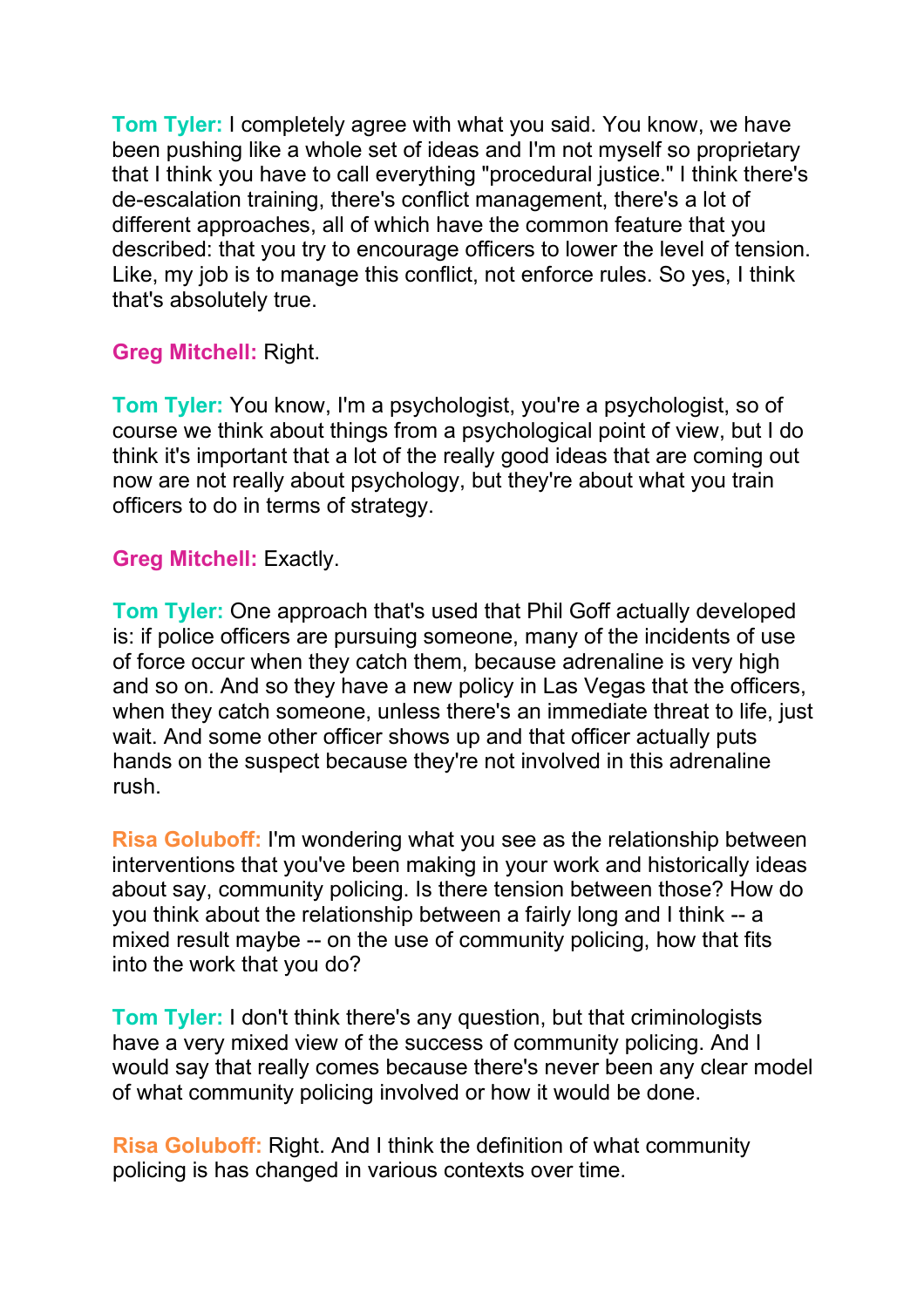**Tom Tyler:** I definitely think that an implication of the work I do is that more attention to community policing is a really good idea. And that's something I push now a lot. And we have research that shows that when the police are trusted, they can play an important role in assisting communities to address their issues of safety and, and also their issues of economic and social development. So the key is for the police to focus on being trusted actors in their community. And, you know, when you go back to this discussion of community policing in the past, I think it's been very much a secondary concern of the police to authentically build a relationship with the community.

**Greg Mitchell:** This, uh, I think is a good segue to a question from your nemesis, Fred Schauer.

**Tom Tyler:** Is he here? I didn't see him.

### (Laughing)

**Greg Mitchell:** I told him we would be talking to you. And he said, well, I would love to ask Tom this: Fred said he would be genuinely interested to have Tom's take on obedience to the law by police officers and by public officials, more generally.

**Tom Tyler:** We have had a lot of corruption problems with the police, and also just kind of what you might call insubordination or rogue behavior. I think that the underlying reason for a lot of that is that the authorities have the impression that they're evaluated by the public in terms of their outcomes. So like kind of the "Dirty Harry" model, like, yeah, I broke the law, but I caught the guy. And what I think is very clear from the research is that is not how people evaluate the police. So that the police need to understand that they're actually hurting themselves when do those things.

#### **Greg Mitchell:** Right.

**Tom Tyler:** The crime rate in America today is about 25% what it was in 1980, and trust in the police has not gone up at all. I mean, actually it's gone down. So success in controlling crime is not leading the public to trust the police. So I think it's a bad model that they're operating on. I don't know. What do you think? Would Fred go along with that?

**Greg Mitchell:** Well, I think he, I think he well might, in fact.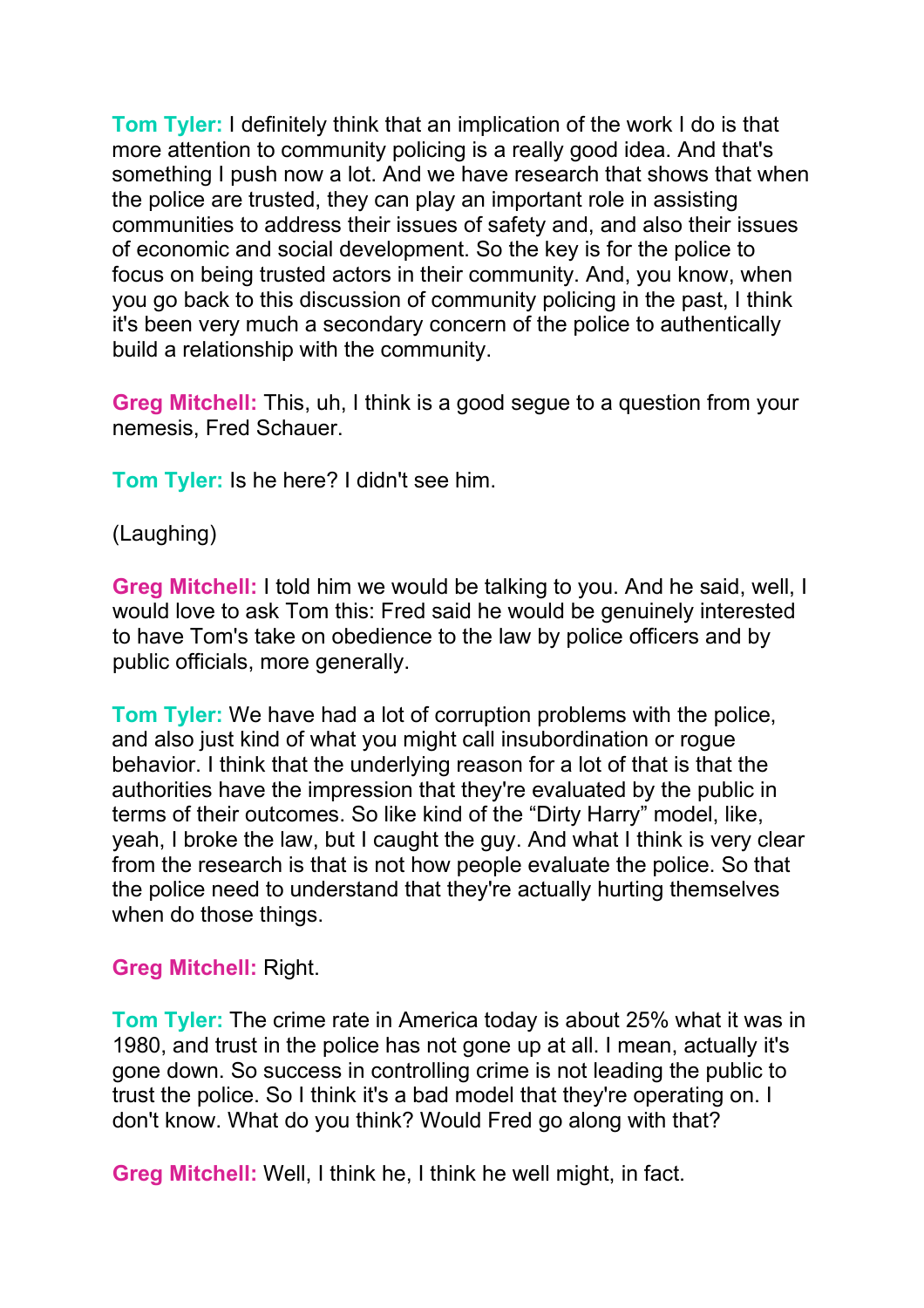#### **Tom Tyler:** Okay.

**Greg Mitchell:** I think your answer would be acceptable, or consistent with Fred's views because it's an incentive story.

### **Tom Tyler:** Right.

**Greg Mitchell:** And I think that to some extent the law and the governments are responsible for putting in place perverse incentives, such as tying budgets to clearance rates. So, you know, the more crime there is in your district, the more resources you're going to get. And so in some ways it's perhaps a rational response by the police departments. What gets measured gets done. Right? And so how do we shift from that model? Because of course the public does care about the levels of crime as well. I don't know. I mean, it's, what would the metrics be that you think would better align public interest and the police interest?

**Tom Tyler:** Well, I would argue and I actually have argued that what we need to do is we need to measure trust in the police as frequently as we measure the crime rate. You know, I think you're absolutely right that the police want a metric of success and right now the one metric that they have is the crime rate. And so of course if you want to focus on whether you're doing a good job, that's a good way to do it, but we can also measure the way the police are understood in their communities. We can do periodic community surveys. We can do user surveys. Like there are a number of surveys where you just got stopped by the police, we ask you to evaluate it. And so, I'm definitely advocating those. And of course, there's a whole discussion of who becomes a police officer, and that's very important right now because there's a generational shift in many police departments. We need to hire people that have a broader range of skills than just being good with firearms. We have this pipeline from the military to the police. Not to knock soldiers, but the point is of people whose training is in firearms and use of force. So one big reform effort that's being pushed is hiring officers that have a college degree because we associate that education with more openness to diversity, openness to lack of confrontation when you deal with people. So there are things we could do to try to change that culture, but I do think you've characterized it nicely.

**Risa Goluboff:** So thinking about outcomes in a different sense, I'm curious about trust of the police and sense of the legitimacy of the system as a whole. A lot of your work, I think, focuses on kind of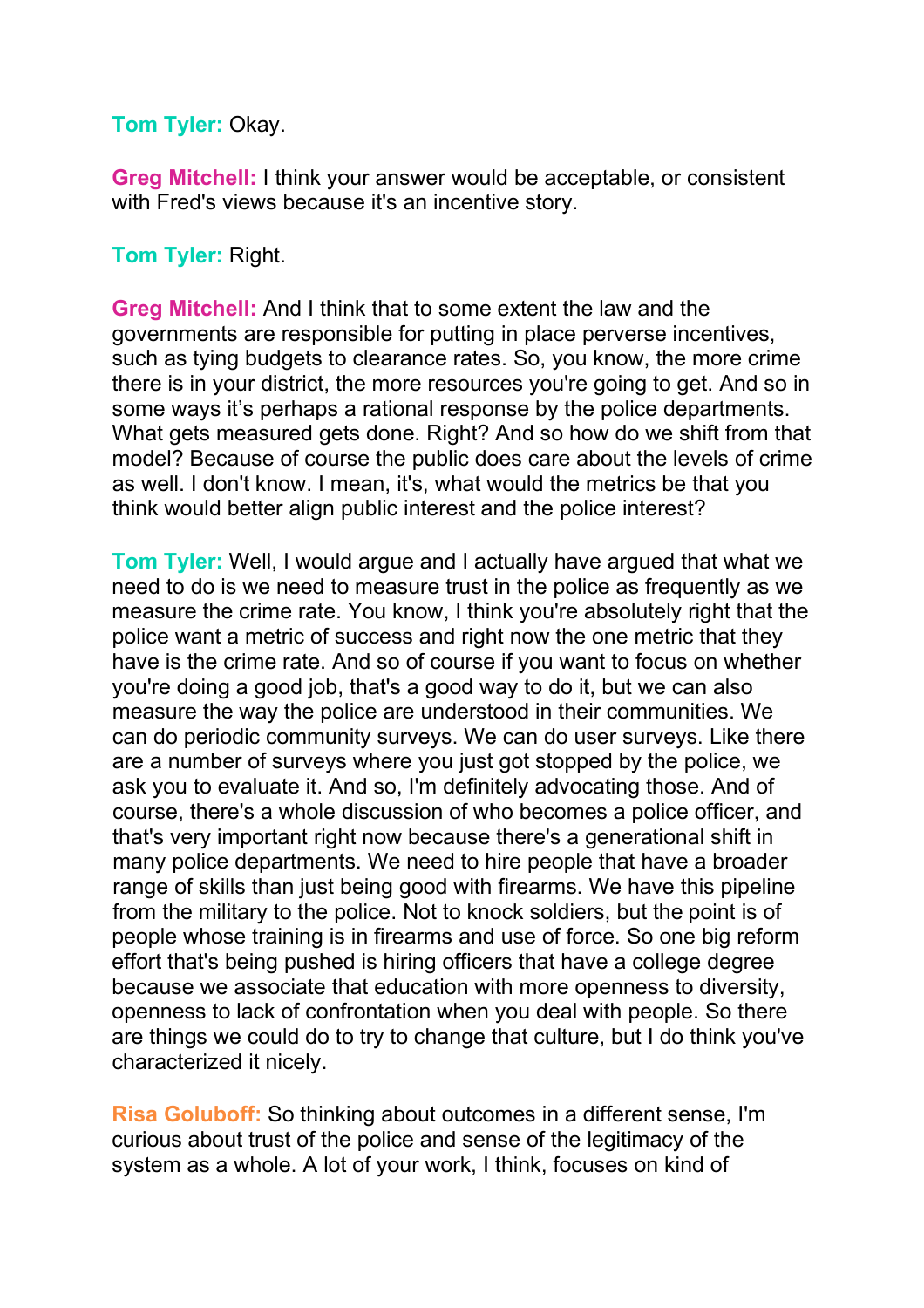quotidian everyday interactions and what those look like, but we've had lots of recent, very high-profile incidents, right? And you can think about those extra-legally, thinking about George Floyd and police violence, but you can also think about them within the system. So just recently we saw Ahmaud Arbery, that case, and the Kyle Rittenhouse case, and it seems like in so many of these cases, each one is seen as a referendum on legitimacy.

# **Tom Tyler:** Sure.

**Risa Goluboff:** What are the implications of that for the procedural justice you have in mind?

**Tom Tyler:** These behaviors are coming out of a culture, and even if the police didn't engage in that kind of egregious behavior, there'd still be a lot of cultural problems with policing in America. You know, if you look at the police officers in America today, less than 10% of what they do during their daily activities has anything to do with control or sanctioning of the use of force. And the other 90% is about other things, many of which are what we would call social work kind of problems. And so they're basically sending these officers into situations that are a mismatch to the skills they actually have, and for which the skills that they have are really bad. So instead of de-escalating, they're escalating because anytime somebody with a gun walks into a situation, the tension goes up.

**Risa Goluboff:** Yes it does.

**Tom Tyler:** Part of this is a failure of our society because we've withdrawn support for a lot of social services in our communities. And we've kind of defaulted for the police to come and, and deal with these problems. So we could change that by bulking up social services. New Haven just created an alternative to 911. If you have a mental health problem, you call a different number. You get a mental health worker. You know, so that would help to concentrate the police on tasks that are actually appropriate to their real skillset. I think in the long run, that would be a better way to approach this than, you know, the traditional way of just taking the bad apples and trying to punish them. I think we should do that too, but I'm just saying, I don't think that, you know, that's a way in which a psychologist and a law professor probably are different. I want to go ahead of the situation and change the structure so the problem doesn't happen.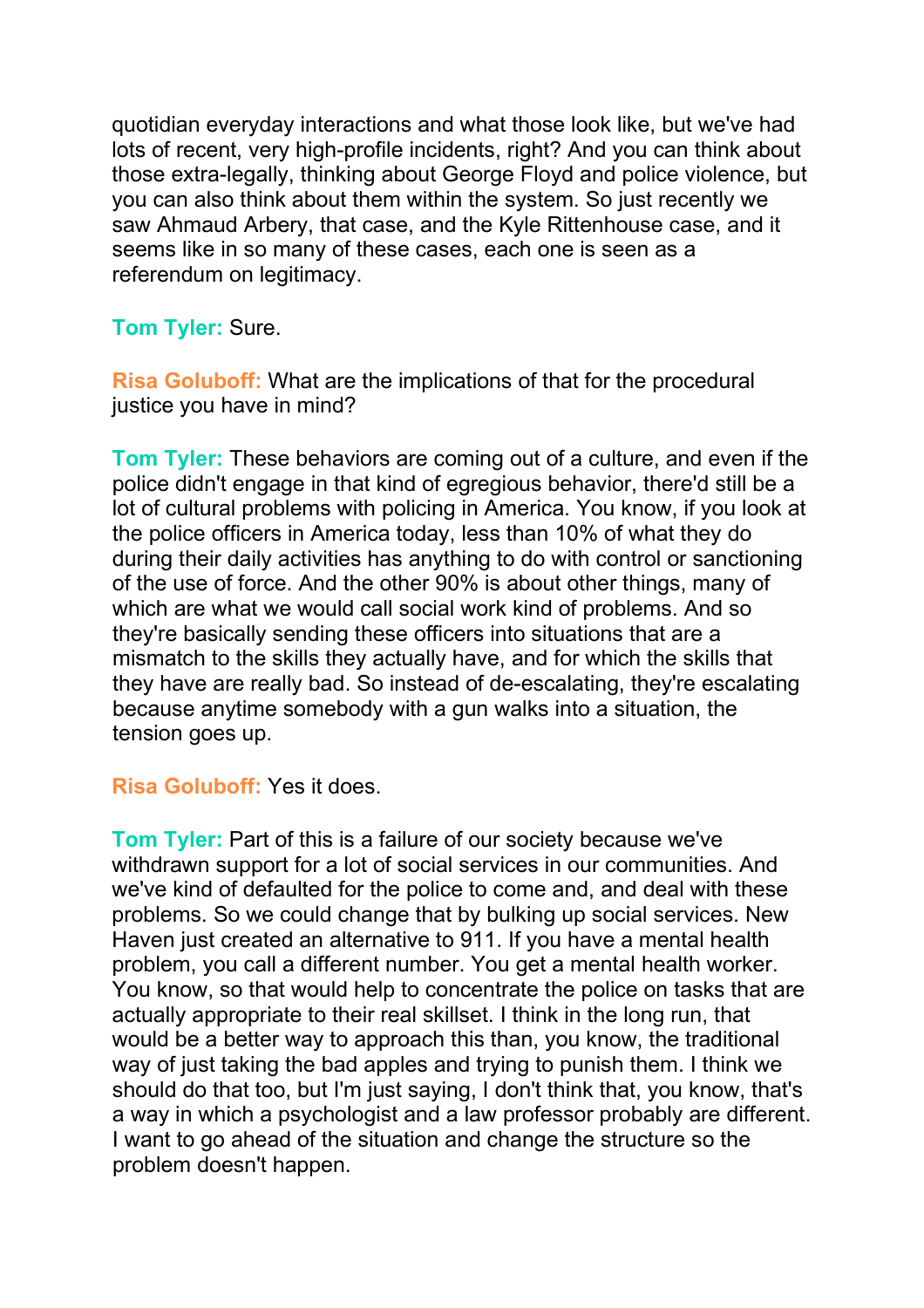**Greg Mitchell:** I do want to make sure we mention before we end here, that Tom has a new book coming out, I believe on law and psychology.

**Tom Tyler:** It's called "An Advanced Introduction to Law and Psychology."

**Risa Goluboff:** Well, it's hard for me to see anybody listening to this fascinating conversation, NOT wanting to know more.

**Tom Tyler:** I think that the, the book that I wrote has been helped immeasurably by teaching in a law school, because what a lot of psychologists who do work in this area have not done is they've not tried to fit their work into an understanding of how the legal system actually operates and what are the issues for legal authorities. And if you teach in a law school, you pretty much have to think about that. So I give a lot of credit for what I think is good about the book to a real mixing of psychology into an understanding of the law.

**Greg Mitchell:** Tom just validated my career choice.

[Laughing]

[THEME MUSIC COMES IN]

**Risa Goluboff:** Thank you so much for talking with us today, Tom.

**Greg Mitchell:** I really enjoyed it.

**Tom Tyler:** Thank you.

[THEME MUSIC UP, THEN UNDER]

**Greg Mitchell:** So what do you think Risa, are you sold on the power of procedural justice?

**Risa Goluboff:** I think it's pretty compelling. I think it's pretty compelling. Um, here's a question I had that maybe you can answer.

**Greg Mitchell:** Okay.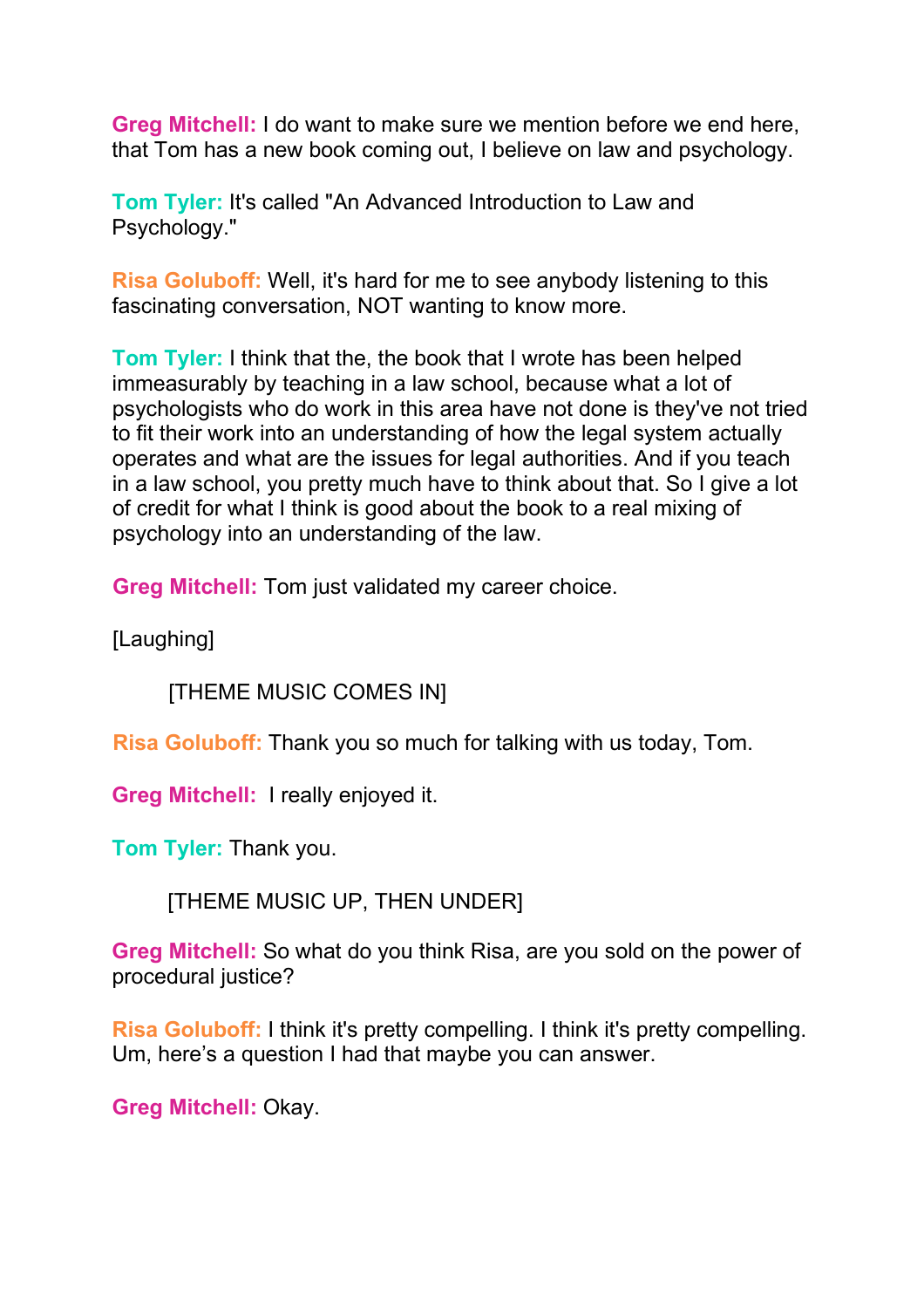**Risa Goluboff:** When Tom says, you know, I'm reflecting the responses that we get from people, right, these aren't my views, these are people's views. To what extent has there been discussion in the literature about the possibility that people are articulating views that they think the experimenters want to hear, or, you know, views that are consonant with our values, but that maybe aren't really what motivates them, or aren't really what creates trust. Right? So I could imagine my children saying, well, you didn't have a fair process and then you have a fair process and really kind of what they meant was you didn't get the outcome I wanted, but, but that it's, it's more palatable either socially or in conjunction with our jointly held values to talk about process rather than outcomes as a way of thinking about things. Is that an issue in the literature?

**Greg Mitchell:** Oh, I think it is an issue. I think you do need to be skeptical about self-reports regarding intentions and what matters and also about their supposed behaviors. And there are really two reasons to be worried. One, people may not have great insight into what really motivates them.

### **Risa Goluboff:** Right.

**Greg Mitchell:** People may not be being fully candid about their views or about what they've done in the past. So it's very important that you not rely just on survey research. And that's why there are lots of studies that do examine actual behaviors and how they relate to different levels of perceived legitimacy. I think without the behavioral work, we wouldn't have nearly the confidence we do that it actually matters to behavior that people are treated fairly and that they perceive the institution as a legitimate institution.

**Risa Goluboff:** Well, that's where I thought the work that Tom is doing with the Justice Collaboratory and the actual interventions into policing is so interesting, and when he's talking about, you know, what difference it makes for him to be in a law school, rather than a psychology department, I was thinking that's got to be another difference, right, is he's really interacting with policing scholars like Rachel Harmon and interacting with police departments and really trying to put into practice the findings that he has in his, you know, psychology, and that just seems incredibly important and definitely seems like a product of this interdisciplinary location that he inhabits.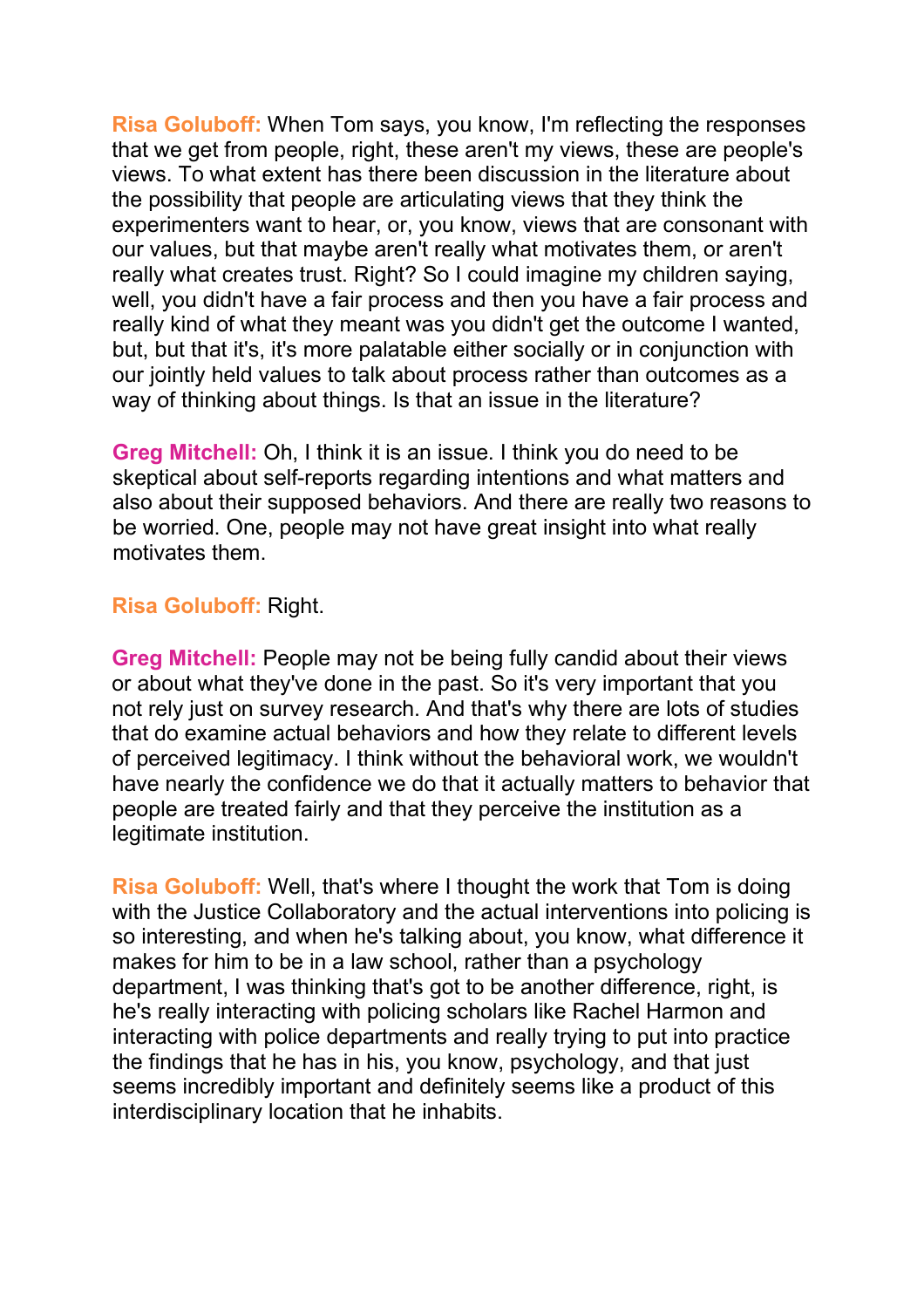**Greg Mitchell:** There's no question – psychologists in law schools are much more applied researchers than basic researchers. And you're seeing this with Tom's work and this need for some evaluation metrics. Institutions are sometimes sold on just the basic research and frankly, sometimes they shouldn't be. They should be much more skeptical of the basic research and they should demand some kind of evaluation for that work because more often than not, the basic research just won't scale up and lead to positive results because there's so many complications once you try to actually implement a general theory or very basic research. So I am also delighted that Tom is doing some of the evaluation research on his research involving police officers. I think you're absolutely right. That's driven largely by him being more engaged with the law school

**Risa Goluboff:** This was so interesting. And, uh, I really, really enjoyed both hearing from Tom about his work, but also, you know, watching your mind work and learning more about how you think about the world, so that was such a pleasure.

**Greg Mitchell:** Thank you. And I hope my Southern accent has been captured.

**Risa Goluboff:** I'm sure it has.

**Greg Mitchell:** All right. Excellent.

[THEME MUSIC UP, THEN UNDER]

**Greg Mitchell:** That does it for this episode of Common Law. If you'd like more information on Tom Tyler and his work on procedural justice, visit our website, Common Law Podcast dot com. There you'll find links to all of our past episodes, our Twitter feed and more.

**Risa Goluboff:** In two weeks, UVA law professor Aditya Bamzai will join the podcast, along with co-host professor John Harrison, to explore the foundational case underlying U.S. versus Texas, the federal government suit to stop Texas' controversial abortion law.

**Aditya Bamzai:** The court says, well, a sovereign entity has the right to apply to its own courts for any proper assistance, wherever there's an injury to the general welfare. And that sounds awfully broad.